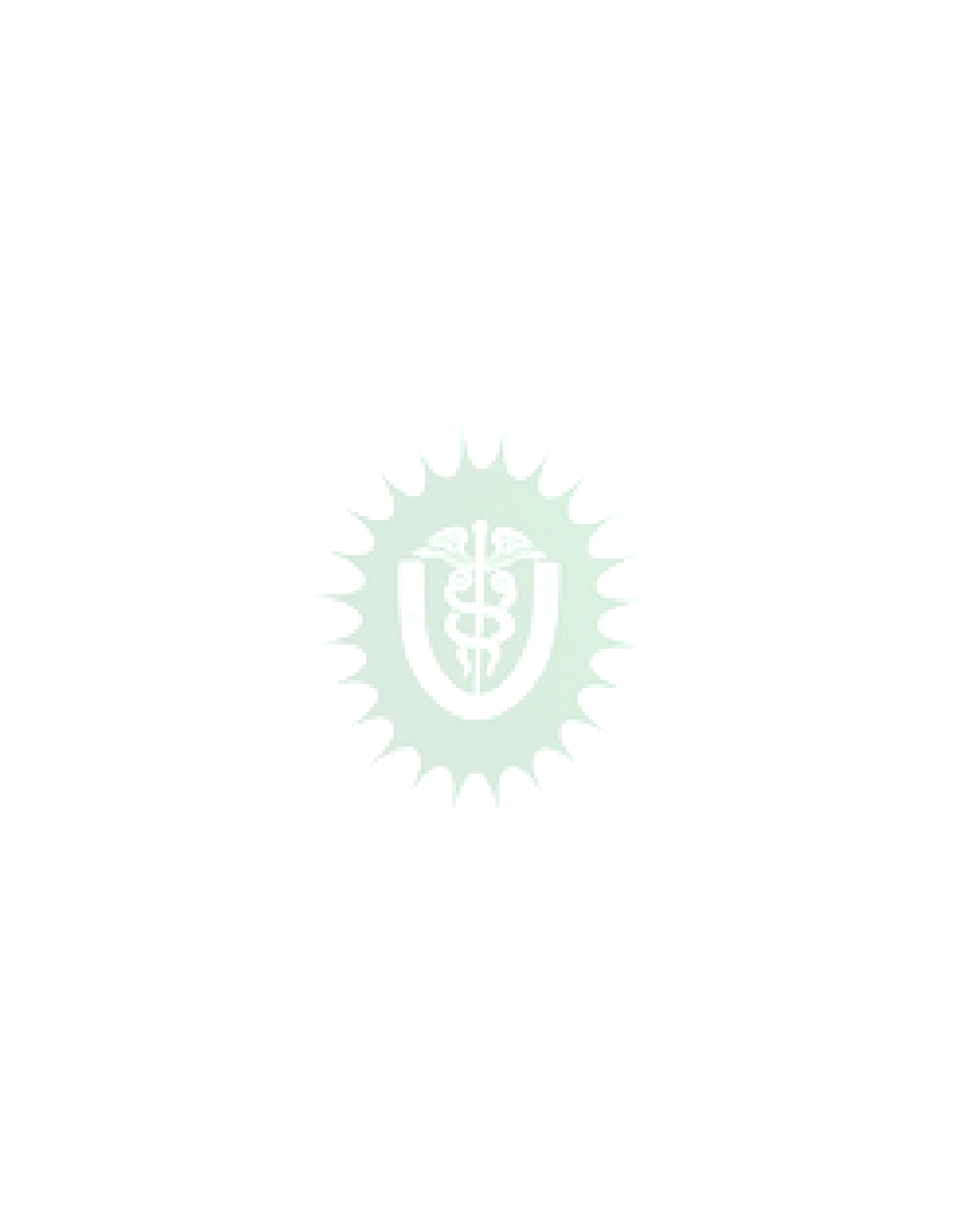## **CONVENTION SCHEDULE**

*All times listed in the program are in Eastern Daylight Time (EDT). Activities are held at the Hyatt Regency in Downtown Atlanta unless noted otherwise.*

## **FRIDAY, JULY 29, 2022**

| $10:00$ A.M. $-5:00$ P.M.      | Pre-Convention Board of Directors Meeting<br><b>Hanover E</b>                                                                              |
|--------------------------------|--------------------------------------------------------------------------------------------------------------------------------------------|
| <b>SATURDAY, JULY 30, 2022</b> |                                                                                                                                            |
| 8:00 A.M.-12:00 P.M.           | Walk a Mile with a Child & Project SUN<br><b>Centennial Park until 10:30AM</b><br><b>Inside Activities in Convention Center until noon</b> |
| $8:00$ A.M. $-4:00$ P.M.       | <b>ANMA General Registration</b><br><b>ANMA Registration Booth in front of Centennial I</b>                                                |
| $11:00$ A.M. $- 12:30$ P.M.    | Opioid, Vaping & HIV/AIDS Workshop<br><b>First Congressional Church</b><br>105 Courtland St., NE<br>Atlanta, GA                            |
| $1:30$ P.M. $-3:30$ P.M.       | Past President's Council Meeting<br><b>Chair of the ANMA Board's Suite</b><br><b>Hyatt Regency Atlanta</b>                                 |
| 5:30 P.M. $- 10:00$ P.M.       | <b>ANMA Marketplace Formal Opening</b><br>& Membership Reception (until 9:00 PM)<br><b>Centennial I &amp; II</b>                           |
| $7:00$ P.M. $-8:30$ P.M.       | NMA Opening & Awards Session<br><b>Centennial III</b>                                                                                      |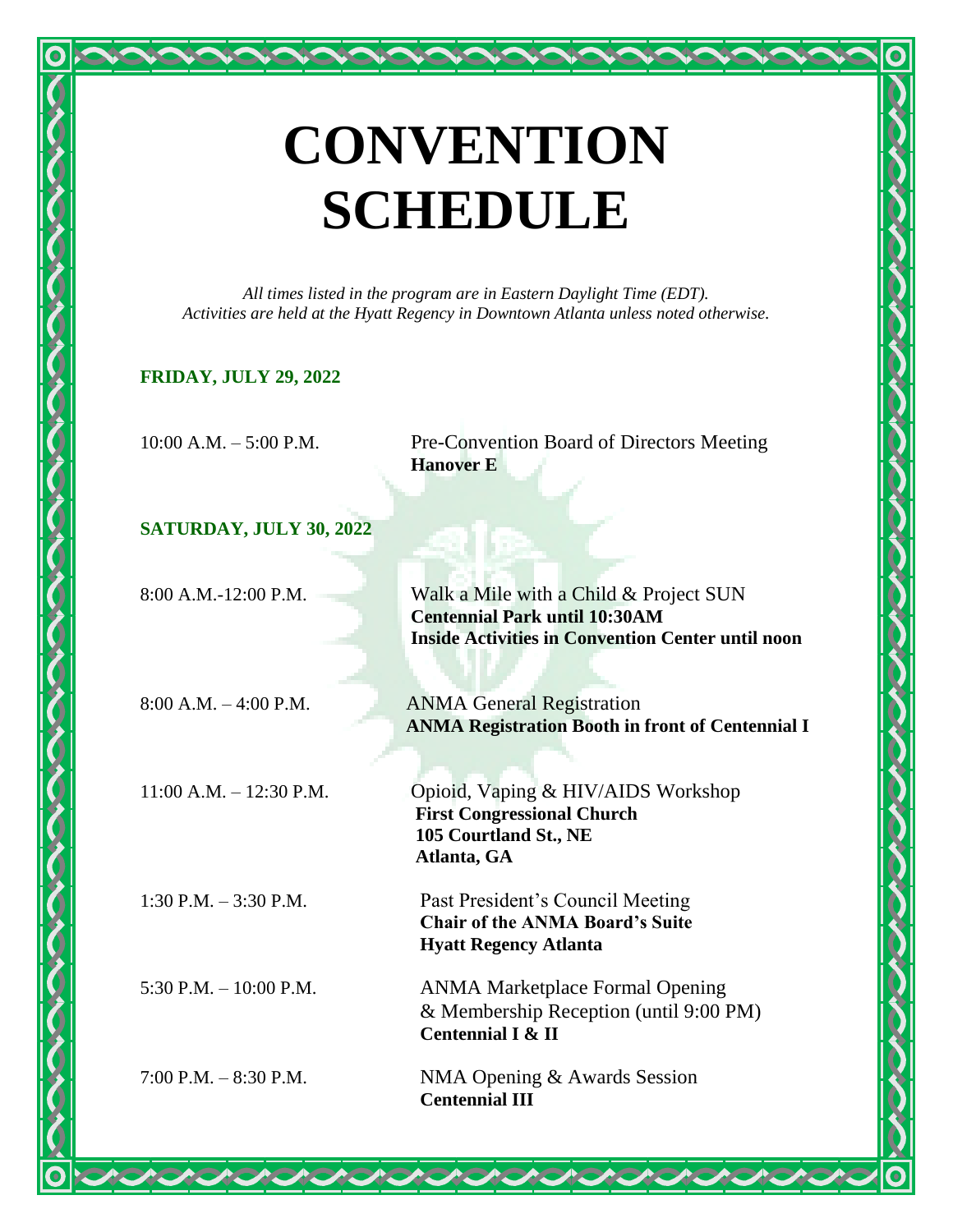## **SUNDAY, JULY 31, 2022**

| $7:00$ A.M. $-9:00$ A.M.    | <b>ANMA/NMA Prayer Breakfast</b><br>& Memorial Service<br>Speaker: Reverend Ambassador Andrew Young<br>Live Streamed & Recorded<br><b>International North-LLI</b> |
|-----------------------------|-------------------------------------------------------------------------------------------------------------------------------------------------------------------|
| $8:30$ A.M. $-9:00$ P.M.    | Camp NMA-Zing                                                                                                                                                     |
| $9:00$ A.M. $-10:00$ P.M.   | <b>ANMA</b> Marketplace<br><b>Centennial I &amp; II</b>                                                                                                           |
| $9:15$ A.M. $-10:15$ A.M.   | <b>ANMA</b> Formal Opening of<br>The House of Delegates<br>Speaker: Edwin Chapman. M.D.<br><b>Hanover C</b>                                                       |
| $10:30$ A.M. $- 11:30$ A.M. | <b>ANMA House of Delegates</b><br><b>First General Session</b><br><b>Hanover C</b>                                                                                |
| $11:00$ A.M. $-4:00$ P.M.   | <b>ANMA General Registration</b><br><b>ANMA Registration Booth in front of Centennial I</b>                                                                       |
| 12:30 P.M. - 4:30 P.M.      | <b>Treasures of Atlanta Tour</b><br><b>Hyatt Regency Atlanta Bus Depot</b>                                                                                        |
| MONDAY, AUGUST 1, 2022      |                                                                                                                                                                   |
| $8:00$ A.M. $-9:00$ A.M.    | <b>Breakfast Workshop</b><br><b>Hanover C</b>                                                                                                                     |
| $8:30$ A.M. $-4:00$ P.M.    | Camp NMA-Zing                                                                                                                                                     |
| $9:00$ A.M. $-5:00$ P.M.    | <b>ANMA General Registration</b><br><b>ANMA Registration Booth in front of Centennial I</b>                                                                       |
| $9:00$ A.M. $-10:00$ P.M.   | <b>ANMA</b> Marketplace<br>Centennial I & II                                                                                                                      |

 $\overline{\textbf{O}}$ 

**ROADACA** 

CACACACACAC

Mondian Mondian

OIONO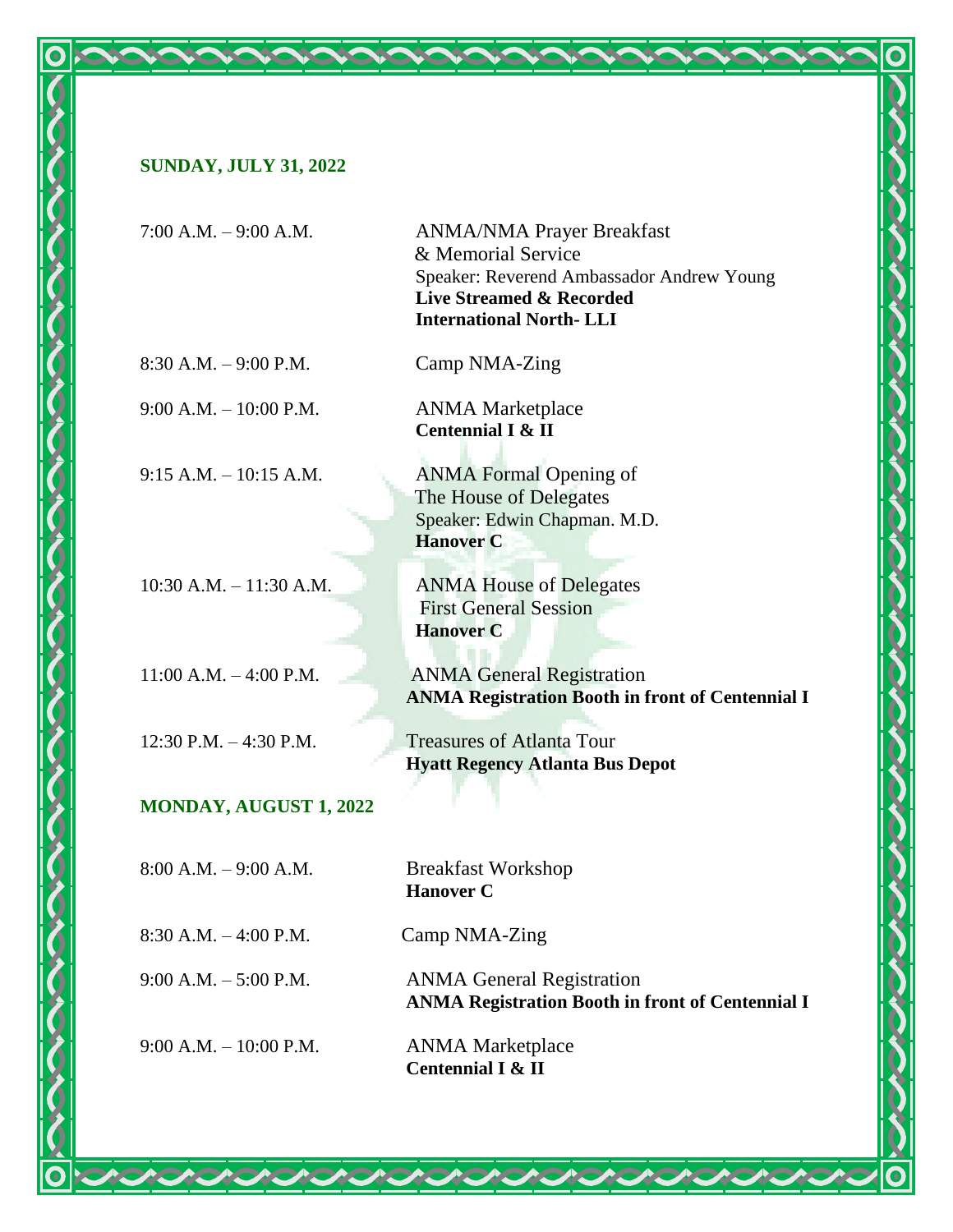| $9:30$ A.M. $-12:00$ P.M. | <b>ANMA House of Delegates</b><br><b>Second General Session</b><br><b>Hanover C</b>                                                                                                      |
|---------------------------|------------------------------------------------------------------------------------------------------------------------------------------------------------------------------------------|
| $12:30$ P.M. $-3:00$ P.M. | <b>ANMA Jazz Hat Scholarship Luncheon</b><br>HATS, PEARLS, AND HEELS!<br><b>International North-LLI</b>                                                                                  |
| 4:30 P.M. $- 11:00$ P.M.  | Medical School Alumni Receptions & Dinners                                                                                                                                               |
| 6:00 P.M. $-9:30$ P.M.    | Camp NMA-Zing                                                                                                                                                                            |
| TUESDAY, AUGUST 2, 2022   |                                                                                                                                                                                          |
| $7:00 A.M. - 8:00 A.M.$   | Voting for 2022-2023 ANMA Officers<br><b>Hanover C</b>                                                                                                                                   |
| $8:00 A.M. - 9:00 A.M.$   | <b>Breakfast Workshop:</b><br>Building Family Financial Security & Wealth<br><b>Speaker: Charles Robbins, CRPS</b><br><b>Associate Vice President of Wells Fargo</b><br><b>Hanover C</b> |
| $8:30$ A.M. $-9:00$ P.M.  | Camp NMA-Zing                                                                                                                                                                            |
| $9:00$ A.M. $-2:00$ P.M.  | <b>ANMA</b> Marketplace<br><b>Centennial I &amp; II</b>                                                                                                                                  |
| $9:30$ A.M. $-12:00$ P.M. | <b>ANMA House of Delegates</b><br><b>Third General Session</b><br><b>Hanover C</b>                                                                                                       |
| 6:00 P.M. $-7:30$ P.M.    | NMA President's Installation<br><b>Centennial III</b>                                                                                                                                    |
| $8:00$ P.M. $-12:00$ P.M. | NMA President's Ball<br><b>Centennial IV</b>                                                                                                                                             |

 $\bullet$ 

 $\overline{\mathbf{o}}$ 

0 フィフォンタンクンクンクンクンクンクンクンクンクンクンクンク